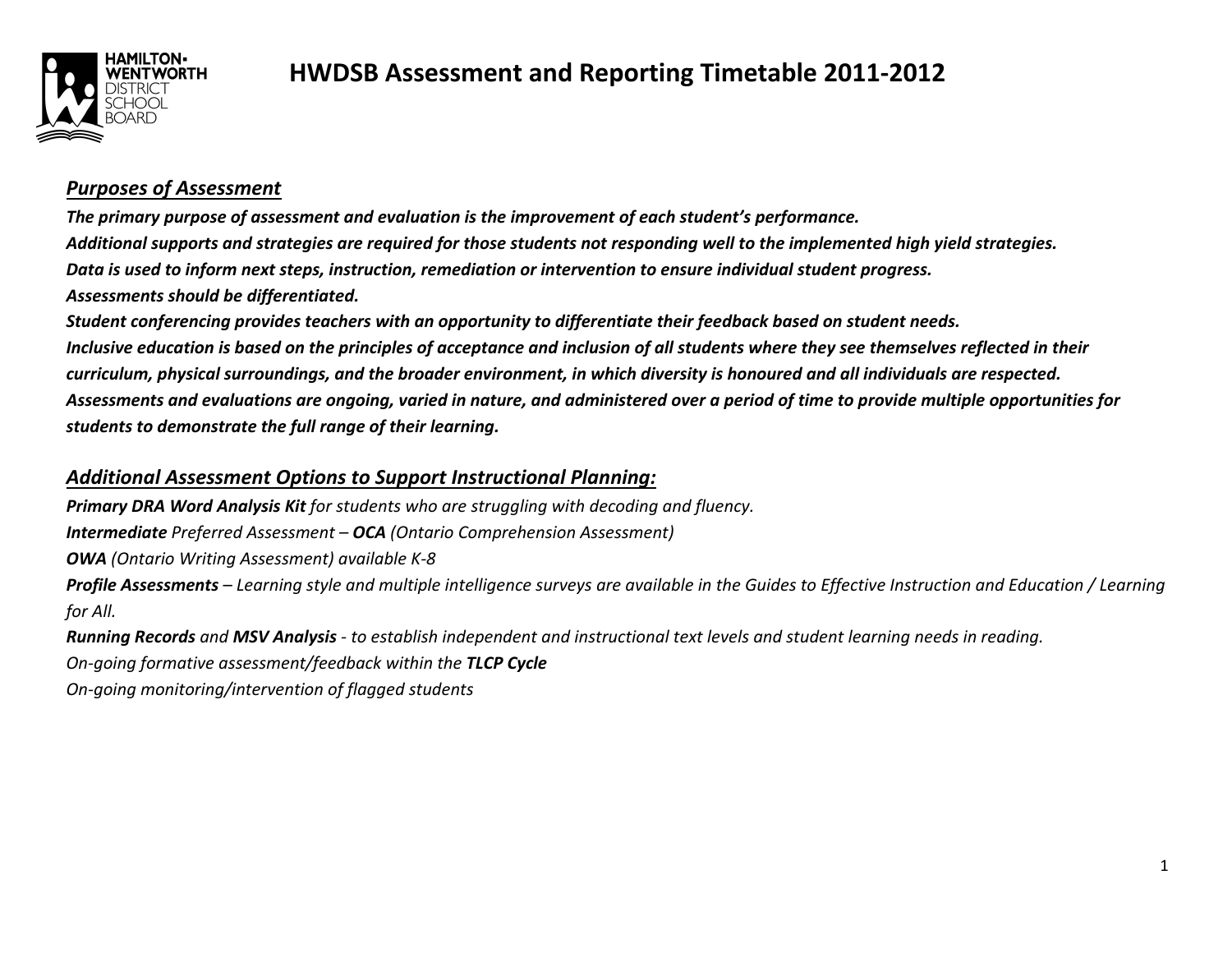# **HWDSB Assessment and Reporting Timetable 2011-2012**

| <b>DATE</b> | GRADE(s)               | <b>ASSESSMENT/REPORT</b>                       | <b>DETAILS</b>                                             |
|-------------|------------------------|------------------------------------------------|------------------------------------------------------------|
| September   | J.K.                   | <b>Social History</b>                          | Parent / Child / Teacher Interview                         |
|             |                        | Kindergarten Entry Checklist                   |                                                            |
| September   | New to School S.K.     | <b>Social History</b>                          | Parent / Child / Teacher Interview for New to School       |
|             |                        | Kindergarten Entry Checklist                   | <b>Students</b>                                            |
|             | Returning S.K.         | <b>Updated Social History</b>                  |                                                            |
|             | <b>Students</b>        |                                                |                                                            |
| September   | Grade 1                | Oral Language Assessment                       | All students                                               |
|             |                        | DRA for potential LLI Candidates               |                                                            |
| September / | S.K. (except French) & | DRA and DRA Word Analysis                      | Optional                                                   |
| October     | Primary                | $GB+$                                          | Primary DRA files in E-SIS will be open for schools that   |
|             |                        |                                                | wish to collect data in the fall term.                     |
| September / | Junior                 | DRA or Bridge Kit                              | Collection: Sept. 12 - Oct. 21                             |
| October     |                        | French DRA or Trousse de transition            | E-SIS Submission Deadline: Nov. 4                          |
| September / | Intermediate           | <b>OCA</b>                                     | Struggling readers as identified using the criteria in the |
| October     |                        | Student Success Kit (OCA)                      | DRA Handbook (Section 6, p 6.2) will be assessed.          |
|             |                        | <b>DRA</b>                                     |                                                            |
| October     | J.K.                   | <b>Student Review</b>                          | Teacher / SLP / LRT Meeting                                |
|             | New to School S.K.     |                                                |                                                            |
| November 15 | Grades 1-8             | <b>Provincial Progress Report Distribution</b> | Interview Day: November 18                                 |
| November    | S.K.                   | Conference                                     | Parent Observation Visit and Conference                    |
|             |                        | Letter Identification                          |                                                            |
| December    | Prior to School        | Community data                                 | Begin to liaise with PFLCs, Child Care and Early Years     |
|             | Kindergarten Entry     |                                                | Centres to ensure a smooth transition to school            |
| January     | Prior to School        | Community data                                 | Information sessions for parents of students with special  |
|             | Kindergarten Entry     |                                                | needs                                                      |
| January     | J.K.                   | Kindergarten Entry Checklist                   | Re-administered for flagged students from September        |
| January     | S.K.                   | Yopp-Singer                                    | All students except F.I.                                   |
| January     | F.I. S.K.              | Letter Identification                          |                                                            |
|             |                        |                                                |                                                            |